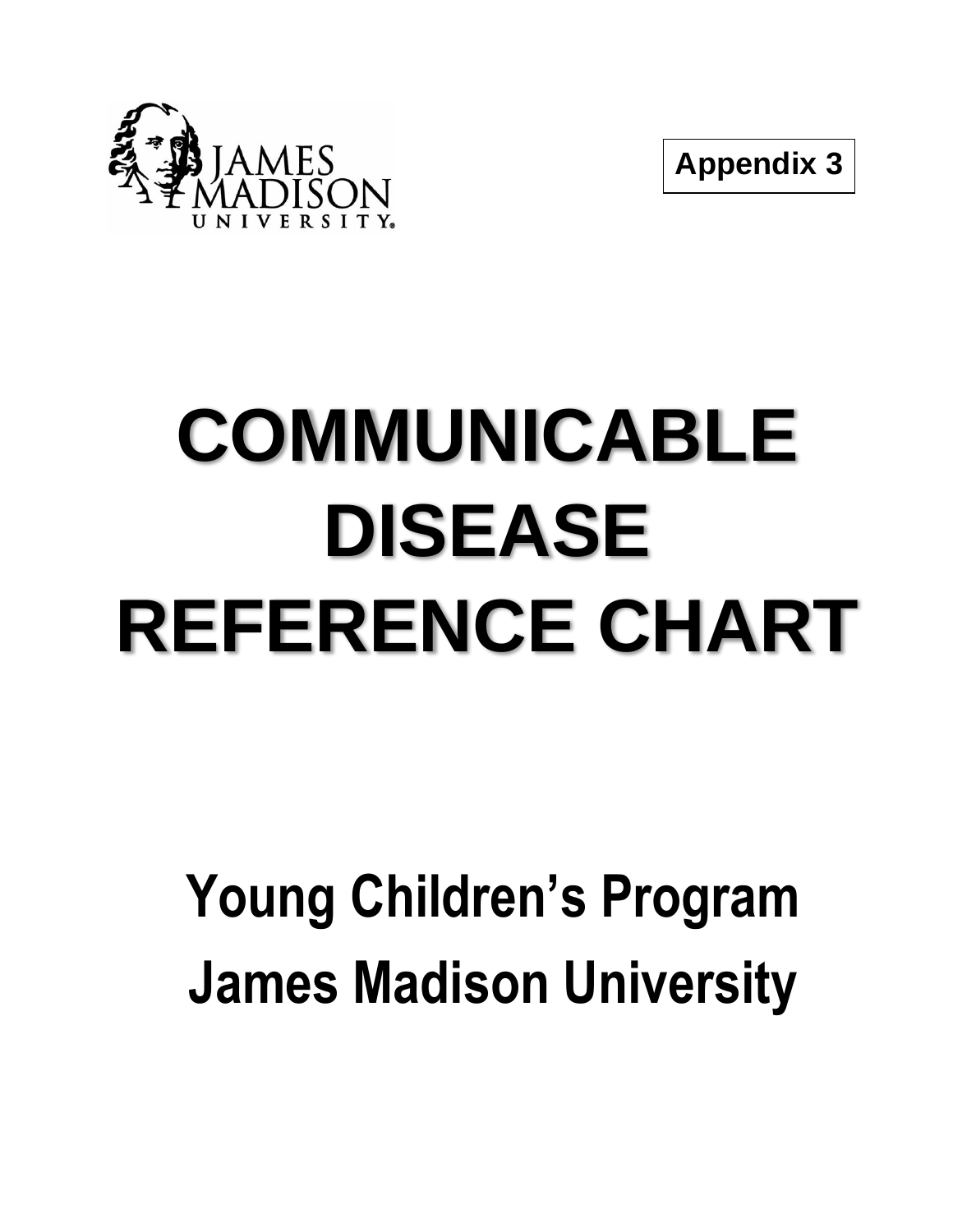## *COMMUNICABLE DISEASE REFERENCE CHART FOR SCHOOL PERSONNEL*

| <b>DISEASE</b>                                                                                                                     | <b>INCUBATION PERIOD*</b>                                                                                                                                                                                                                                                                | <b>TRANSMISSION</b>                                                                                                                                                          | <b>COMMON SYMPTOMS</b>                                                                                                                                                                                                                                                                                                                                                                                                                           | <b>RECOMMENDATIONS</b>                                                                                                                                                                                                                                                                           |
|------------------------------------------------------------------------------------------------------------------------------------|------------------------------------------------------------------------------------------------------------------------------------------------------------------------------------------------------------------------------------------------------------------------------------------|------------------------------------------------------------------------------------------------------------------------------------------------------------------------------|--------------------------------------------------------------------------------------------------------------------------------------------------------------------------------------------------------------------------------------------------------------------------------------------------------------------------------------------------------------------------------------------------------------------------------------------------|--------------------------------------------------------------------------------------------------------------------------------------------------------------------------------------------------------------------------------------------------------------------------------------------------|
| Chickenpox**<br>(Varicella)                                                                                                        | From 2-3 weeks.<br>usually 14-16 days.                                                                                                                                                                                                                                                   | By direct contact with vesicular<br>fluid or by airborne spread from<br>respiratory tract secretions.                                                                        | Sudden onset with slight fever and itchy erup-tions which<br>become vesicular (small blisters) within a few hours.<br>Lesions commonly occur in successive crops, with<br>several stages of matu- rity present at the same time.<br>Communicable for as long as 5 days (usually 1-2 days)<br>before eruption of vesicles and until all lesions are crusted<br>(usually 5 days). Communicability may be prolonged in<br>immunocompromised people. | CASE: Exclude from school for at least 5 days after<br>eruptions first appear or until vesicles become dry. Avoid<br>exposure to women in<br>early pregnancy who have not had chickenpox and/or<br>varicella vaccine.<br>CONTACTS: On appearance of symptoms, exclude from<br>school.            |
| Conjunctivitis,<br><b>Acute Bacterial</b><br>(Pink Eye)                                                                            | Usually 24-72 hours.                                                                                                                                                                                                                                                                     | By contact with discharges from<br>the conjunctivae or<br>contaminated articles.                                                                                             | Pink or red eyeball with swelling of the eyelids and eye<br>discharge. Eyelids may be matted shut after sleep. May<br>involve one or both eyes.                                                                                                                                                                                                                                                                                                  | CASE: Exclude from school while symptomatic or until<br>24 hours of antibiotic treatment has been completed.<br>CONTACTS: School exclusion not indicated.                                                                                                                                        |
| <b>Diarrheal</b><br>Diseases**<br>(Campylobacteriosis,<br>E. coli O157: H7,<br>Giardiasis.<br>Salmonellosis.<br>Shigellosis, etc.) | Campylobacteriosis: From<br>1-10 days, usually 2-5 days.<br>E. coli O157:H7: From 2-10 days,<br>usually 3-4 days. Giardiasis:<br>From 3-25 days, usually 7-10<br>days.<br>Salmonellosis: From 6-72 hours,<br>usually 12-36 hours. Shigellosis:<br>From 12-96 hours, usually 1-3<br>days. | By the fecal-oral route through direct<br>contact or ingestion of contaminated<br>food or water.                                                                             | Ranges from sudden onset of fever, abdominal pain,<br>diarrhea, nausea, and sometimes vomiting in<br>salmonellosis, to cramps and bloody stools in severe<br>cases of shigellosis<br>and E. coli O157:H7. Dangerous dehydration may occur<br>in younger children. In giardiasis, persons may be<br>asymptomatic or have decreased appetite and weight<br>loss.                                                                                   | CASE: Exclude from school until cessation of acute<br>diarrhea. Stress importance of proper handwashing.<br>CONTACTS: School exclusion and stool cultures not<br>indicated in absence of symptoms. Consult with your<br>local health department for advice during suspected<br>school outbreaks. |
| <b>Fifth Disease</b><br>(Erythema<br>Infectiosum)                                                                                  | From 4-20 days.                                                                                                                                                                                                                                                                          | Primarily through contact with<br>respiratory secretions.                                                                                                                    | Rash characterized by a vivid reddening of the skin,<br>especially of the face, which fades and recurs;<br>classically, described as a "slapped face appearance."<br>Mild symptoms of fever, body aches, and headache may<br>occur 7-10 days before rash.                                                                                                                                                                                        | CASE: Exclusion from school not indicated.<br>CONTACTS: School exclusion not indicated. Pregnant<br>women and immunocompromised persons should<br>seek medical advice.                                                                                                                           |
| Hepatitis A**                                                                                                                      | From 15-50 days,<br>usually 28-30 days.                                                                                                                                                                                                                                                  | By the fecal-oral route through direct<br>contact or ingestion of contaminated<br>food or water.                                                                             | Fever, loss of appetite, nausea, abdominal discomfort<br>and weakness followed by jaundice. Many<br>unrecognized mild cases without jaundice occur,<br>especially in children.<br>Communicability greatest from 7 days before to<br>several days after onset of jaundice.                                                                                                                                                                        | CASE: Exclude from school until physician advises<br>return. Convalescence may be prolonged.<br>CONTACTS: School exclusion not indicated. Stress<br>importance of proper handwashing.                                                                                                            |
| Hepatitis B**                                                                                                                      | From 45-180 days,<br>usually 60-90 days.                                                                                                                                                                                                                                                 | By direct contact with<br>infected blood or body fluids.<br>Transmission occurs when the<br>hepatitis B virus enters the body<br>through broken skin or mucous<br>membranes. | Only a small proportion of acute infections have clinical<br>symptoms. Symptoms are similar to those of hepatitis A.                                                                                                                                                                                                                                                                                                                             | CASE: Follow advice of child's physician and/ or your<br>local health department.<br>CONTACTS: School exclusion not indicated.                                                                                                                                                                   |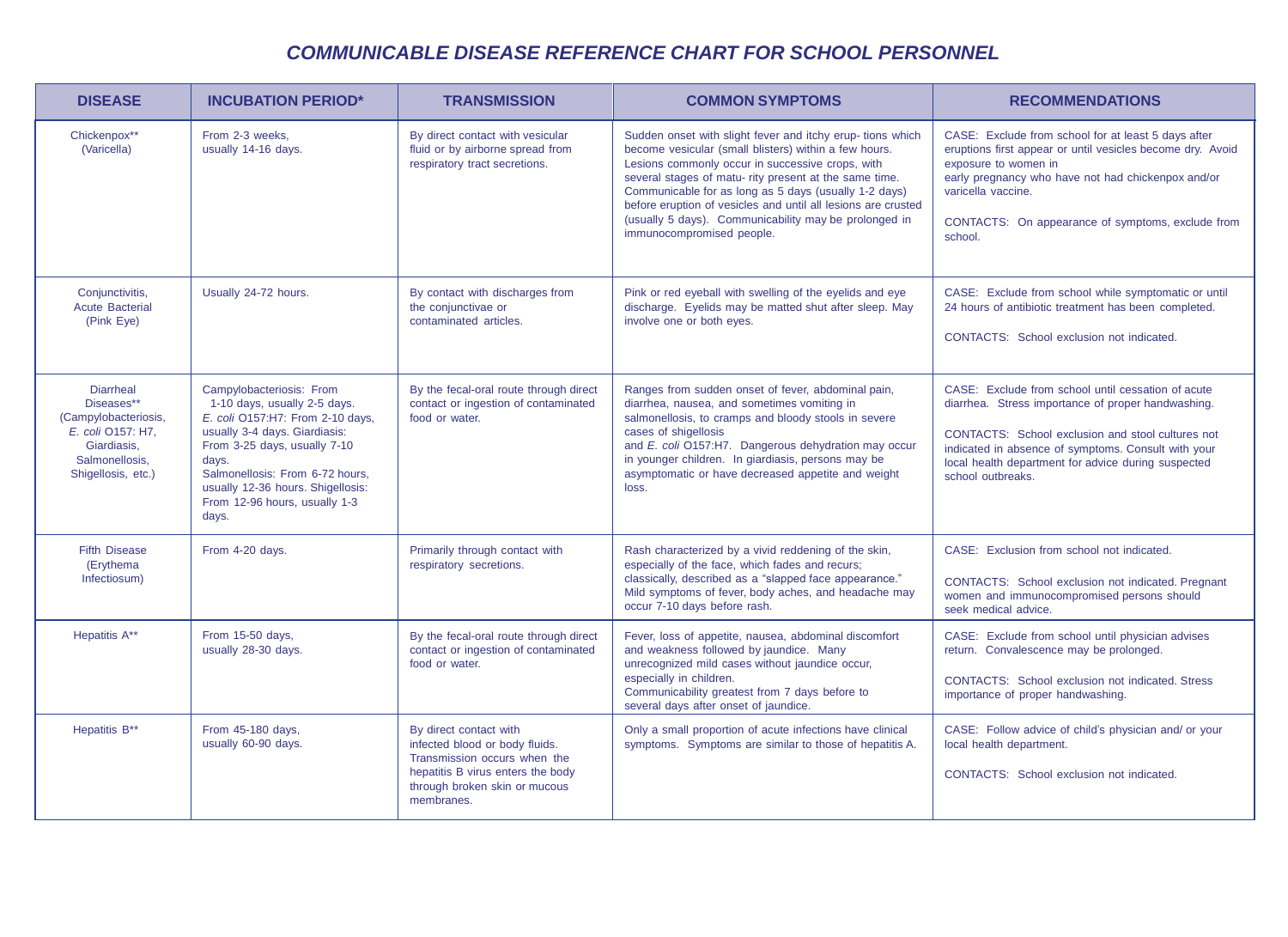| <b>DISEASE</b>                                                                  | <b>INCUBATION PERIOD*</b>                                                                                             | <b>TRANSMISSION</b>                                                                                                                                                                     | <b>COMMON SYMPTOMS</b>                                                                                                                                                                                                                                                                                                                                                                                        | <b>RECOMMENDATIONS</b>                                                                                                                                                                                                                                                                                                             |
|---------------------------------------------------------------------------------|-----------------------------------------------------------------------------------------------------------------------|-----------------------------------------------------------------------------------------------------------------------------------------------------------------------------------------|---------------------------------------------------------------------------------------------------------------------------------------------------------------------------------------------------------------------------------------------------------------------------------------------------------------------------------------------------------------------------------------------------------------|------------------------------------------------------------------------------------------------------------------------------------------------------------------------------------------------------------------------------------------------------------------------------------------------------------------------------------|
| HIV Infection**<br>and AIDS**                                                   | Variable                                                                                                              | By direct contact with infected<br>blood or body fluids. Transmission<br>occurs when the human<br>immunodeficiency virus enters the<br>body through broken skin or<br>mucous membranes. | A broad range of disease manifestations<br>affecting multiple organ systems. Many children<br>remain asymptomatic.                                                                                                                                                                                                                                                                                            | CASE: Follow advice of child's physician and/ or your<br>local health department.<br>CONTACTS: School exclusion not indicated.                                                                                                                                                                                                     |
| Measles**<br>(Rubeola, Red<br>Measles)                                          | From 7-18 days,<br>usually 14 days.                                                                                   | Airborne by droplet spread or<br>direct contact with nasal or<br>throat secretions of an infected<br>person.                                                                            | Prodrome characterized by fever followed by<br>reddened eyes, runny nose, and cough.<br>Dusky-red blotchy rash appears on day 3 or 4 and lasts<br>4 to 7 days. Highly communicable from one day before<br>the beginning of symptoms to 4 days after the<br>appearance of the rash.                                                                                                                            | CASE: Exclude from school until at least 4 days after<br>appearance of the rash. Check immunization records of<br>all students. Discuss with your local health department.<br>CONTACTS: Exclude from school immediately on signs<br>of prodrome.                                                                                   |
| Meningitis, bacterial (H.<br>influenzae**.<br>meningococcal**.<br>pneumococcal) | H. influenzae: From 2-4<br>days<br>Meningococcal: From 2-10<br>days, usually 3-4 days.<br>Pneumococcal: From 1-4 days | By direct contact or droplet<br>spread of nasopharyngeal<br>secretions of an infected person.                                                                                           | Sudden onset of fever, headache, nausea, stiff neck and<br>photophobia. Rash may occur in cases of<br>meningococcal disease.                                                                                                                                                                                                                                                                                  | CASE: Exclude from school during acute illness.<br>Non-communicable after 24-48 hours of appropriate<br>drug therapy.<br><b>CONTACTS:</b> School exclusion not indicated. Discuss<br>with your local health department to determine if close<br>contacts need prophylactic treatment for H. influenzae<br>and meningococcal forms. |
| Mumps**                                                                         | From 14-25 days,<br>usually 16-18 days.                                                                               | By droplet spread or by direct<br>contact with the saliva of an<br>infected person.                                                                                                     | Fever with swelling and tenderness of one or both<br>parotid glands located below and in front of the ears.<br>Unrecognized mild cases without swelling may occur.<br>Communicable from 7 days before swelling until 9 days<br>after.                                                                                                                                                                         | CASE: Exclude from school for 9 days after the onset of<br>parotid gland swelling.<br>CONTACTS: School exclusion not indicated.                                                                                                                                                                                                    |
| Pediculosis<br>(Head Lice)                                                      | Under optimum conditions, eggs<br>hatch in 7-10 days and reach<br>maturity 1-3 weeks later.                           | By direct contact with an infested<br>person or their personal<br>belongings such as combs.<br>brushes, and hats.                                                                       | Severe itching and scratching, often with secondary<br>infection. Eggs of head lice (nits) attach to hairs as<br>small, round, gray lumps.                                                                                                                                                                                                                                                                    | CASE: Exclude from school until treated.<br>CONTACTS: Direct inspection of head. School<br>exclusion not indicated in absence of infestation.                                                                                                                                                                                      |
| Pertussis**                                                                     | From 6-20 days,<br>usually 9-10 days.                                                                                 | By direct contact with<br>respiratory secretions of an<br>infected person by the<br>airborne route.                                                                                     | The initial stage begins with upper respiratory<br>symptoms and increasingly irritating cough. The<br>paroxysmal stage usually follows within 1 to 2 weeks,<br>and lasts 1 to 2 months.<br>Paroxysmal stage is characterized by repeated episodes<br>of violent cough broken by a high-pitched inspiratory<br>whoop and vomiting. Older children may not have<br>whoop. Convalescence may require many weeks. | CASE: Exclude from school until a physician advises<br>return (usually 5 days after initiation of appropriate<br>antibiotic therapy). Discuss with your local health<br>department.<br><b>CONTACTS:</b> Exclude on first indication of<br>symptoms.                                                                                |